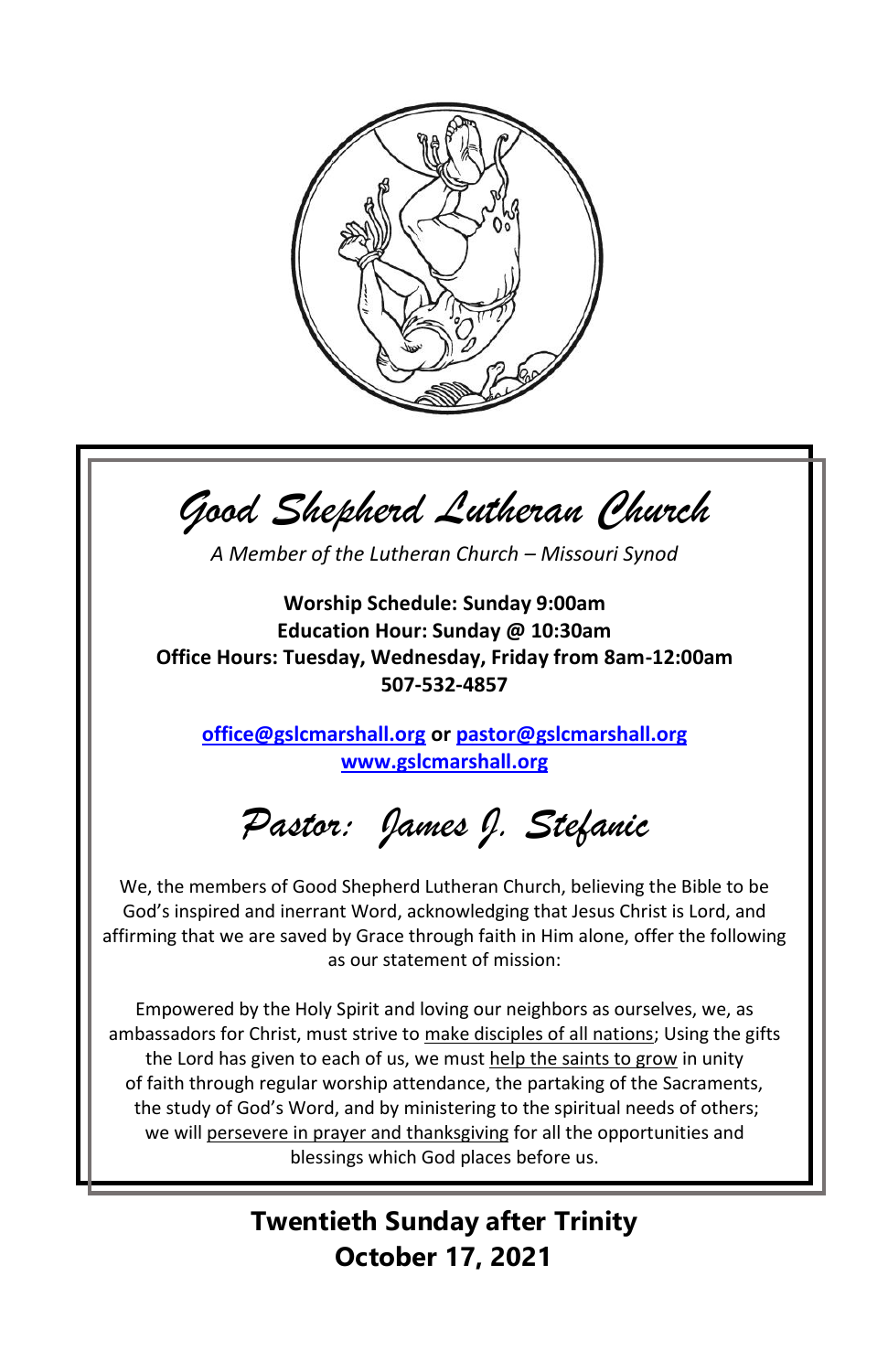# Opening Song: **"Only Your Mercy" GSLC 10**

## **Opening Versicles** (common)

- $\Box$  This is the day which the Lord has made;
- C **let us rejoice and be glad in it.**
- $\boxed{\mathbf{L}}$  From the rising of the sun to its setting,
- C **the name of the Lord is to be praised.**
- $\Box$  Better is one day in Your courts than a thousand elsewhere;
- C **I would rather be a doorkeeper in the house of my God than dwell in the tents of the wicked.**
- L Make me to know Your ways, O Lord.
- C **Teach me Your paths.**
- **L** Sanctify us in Your truth.
- C **Your Word is truth.**
- $\mathbf{L}$  From the rising of the sun to its setting,
- C **the name of the Lord is to be praised.**
- C **Glory be to the Father and to the Son and to the Holy Spirit; as it was in the beginning, is now, and will be forever. Amen.**

#### **Old Testament Canticle** *LSB 261* **C** Refrain **G** The Lord God my strength and my song, is and He has be - come my sal tion. va With joy will draw from the you wa ter  $\overline{a}$ wells of sal - va - tion. And you will say in that day: "Give thanks to the Lord, call up-on His name, make known His deeds a - mong the peo - ples, pro -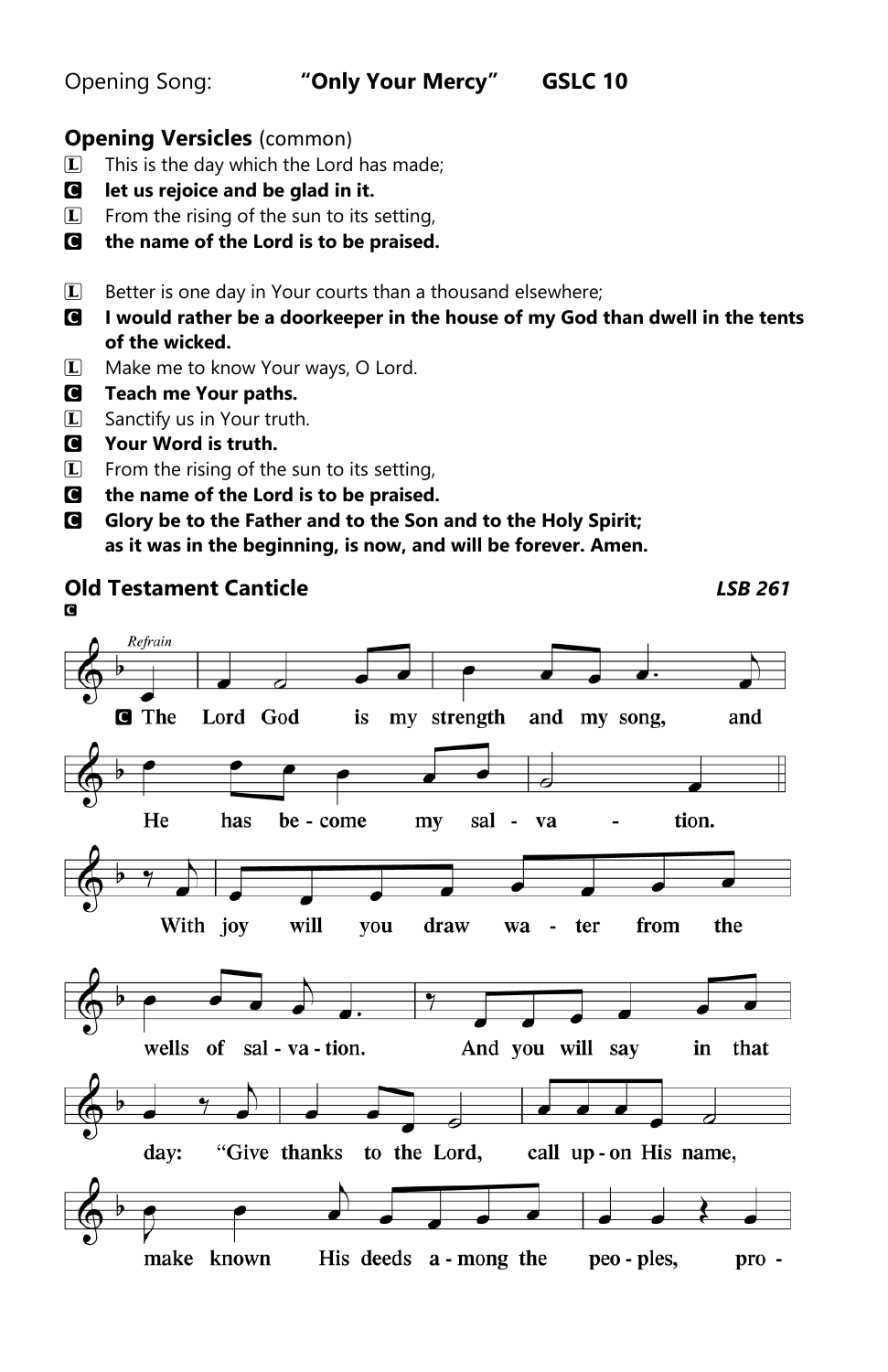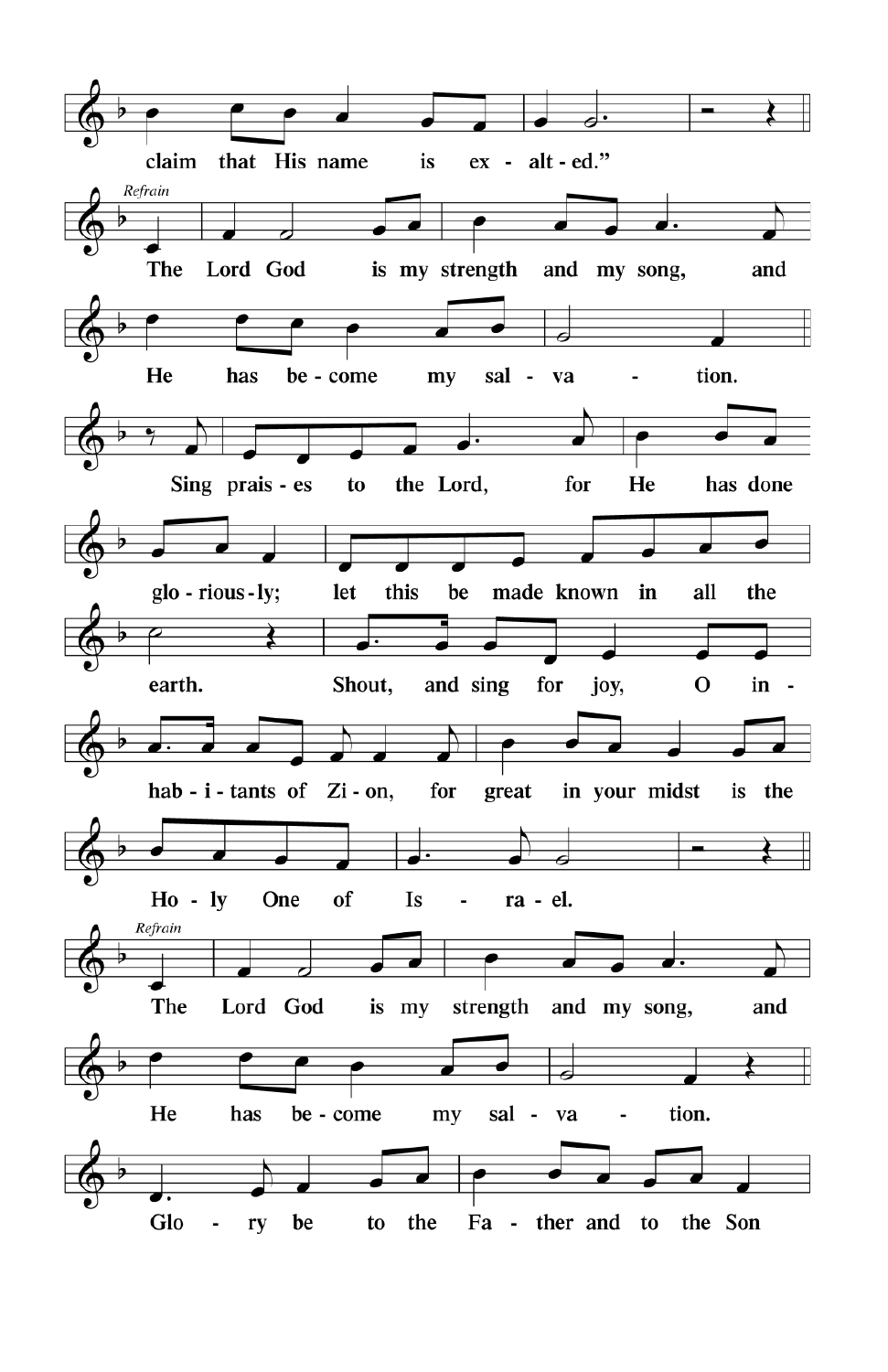

## **Children's Message**

## **Readings from Holy Scripture**

## **Old Testament Reading: Isaiah 55:1-9**

## **Psalm 27:1-9; antiphon: v. 8**

<sup>8</sup>You have said, "Seek my face." My heart says to you, "Your face, LORD, do I seek." <sup>1</sup>The LORD is my light and my salvation: whom shall I fear? The LORD is the stronghold of my life; of whom shall I be afraid? <sup>2</sup>**When evildoers assail me to eat up my flesh, my adversaries and foes, it is they who stumble and fall.** <sup>3</sup>Though an army encamp against me, my heart shall not fear; though war arise against me, yet I will be confident. **<sup>4</sup>One thing have I asked of the LORD, that will I seek after: that I may dwell in the house of the LORD**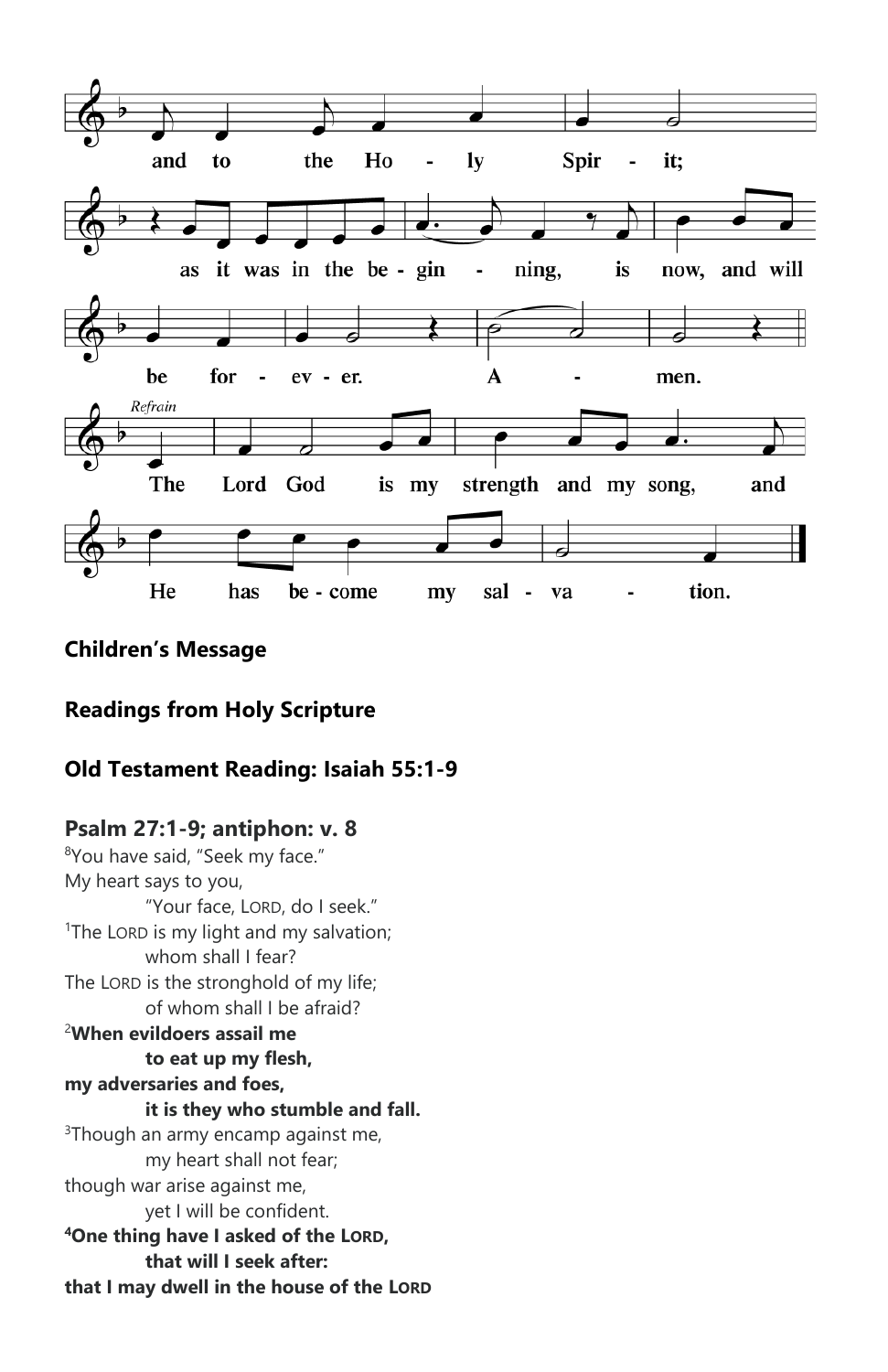**all the days of my life, to gaze upon the beauty of the LORD and to inquire in his temple.** <sup>5</sup>For he will hide me in his shelter in the day of trouble; he will conceal me under the cover of his tent; he will lift me high upon a rock. **<sup>6</sup>And now my head shall be lifted up above my enemies all around me, and I will offer in his tent sacrifices with shouts of joy; I will sing and make melody to the LORD.** <sup>7</sup>Hear, O LORD, when I cry aloud; be gracious to me and answer me! **<sup>8</sup>You have said, "Seek my face." My heart says to you, "Your face, LORD, do I seek."** <sup>9</sup>Hide not your face from me. Turn not your servant away in anger, O you who have been my help. Cast me not off; forsake me not, O God of my salvation! **Glory be to the Father and | to the Son\* and to the Holy | Spirit; as it was in the be- | ginning,\* is now, and will be forever. | Amen.**  <sup>8</sup>You have said, "Seek my face." My heart says to you, "Your face, LORD, do I seek."

## **Epistle: Ephesians 5:15-21**

## **Holy Gospel: Matthew 21:33-44**

## **Responsory** (common)

- L Forever, O Lord, Your Word is firmly set in the heavens.
- C **Lord, I love the habitation of Your house and the place where Your glory dwells.**
- $\Box$  Blessed are those who hear the Word of God and keep it.
- C **Lord, I love the habitation of Your house and the place where Your glory dwells.**
- L Glory be to the Father and to the Son and to the Holy Spirit.
- C **Lord, I love the habitation of Your house and the place where Your glory dwells.**

## **Ten Commandments**

C **You shall have no other gods. You shall not misuse the name of the Lord your God. Remember the Sabbath day by keeping it holy. Honor your father and your mother.**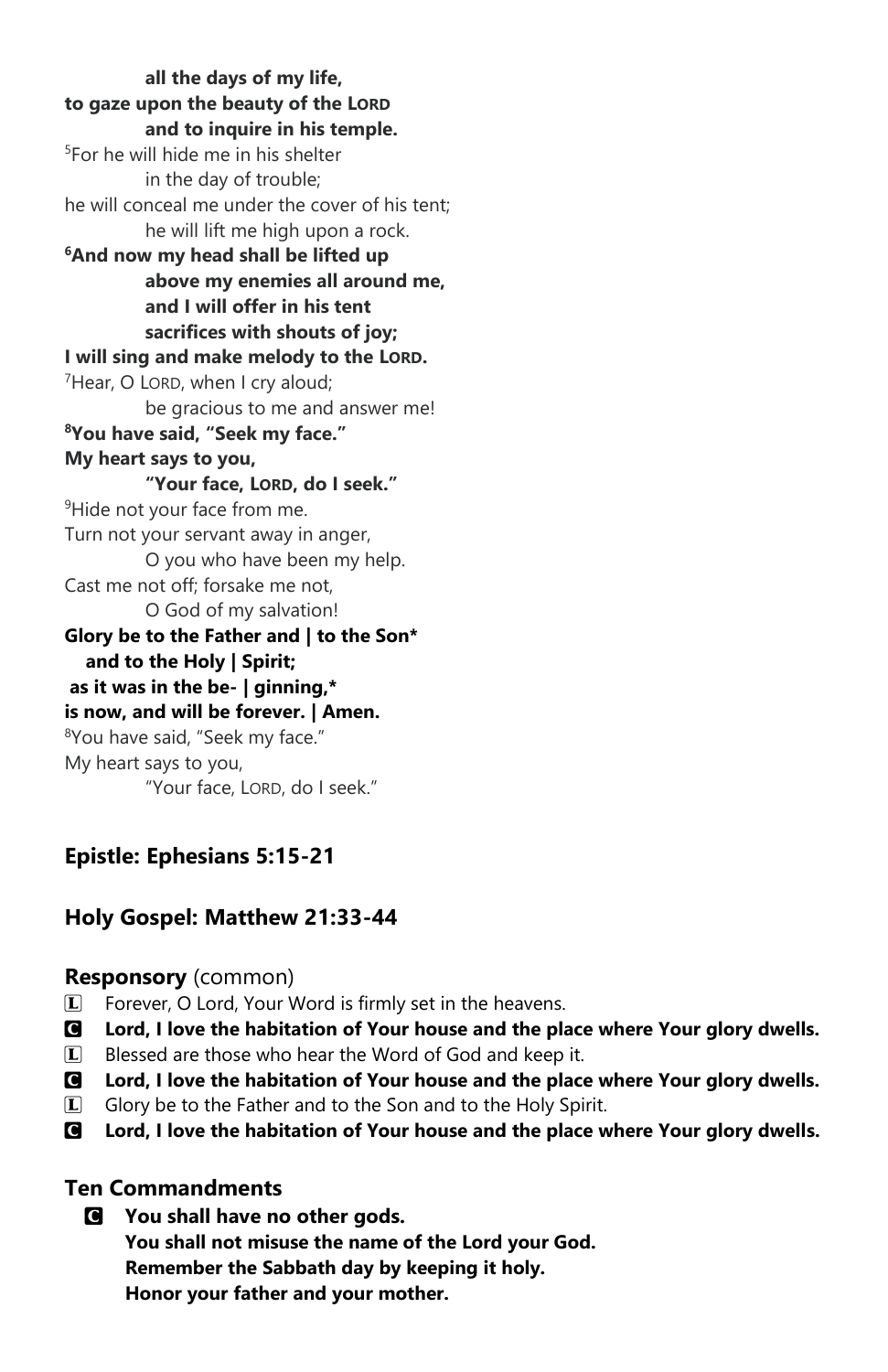**You shall not murder. You shall not commit adultery. You shall not steal. You shall not give false testimony against your neighbor. You shall not covet your neighbor's house. You shall not covet your neighbor's wife, or his manservant or maidservant, his ox or donkey, or anything that belongs to your neighbor.**

## **Apostles' Creed**

C **I believe in God, the Father Almighty, maker of heaven and earth. And in Jesus Christ, His only Son, our Lord, who was conceived by the Holy Spirit, born of the virgin Mary, suffered under Pontius Pilate, was crucified, died and was buried. He descended into hell. The third day He rose again from the dead. He ascended into heaven and sits at the right hand of God the Father Almighty. From thence He will come to judge the living and the dead. I believe in the Holy Spirit, the holy Christian Church, the communion of saints, the forgiveness of sins, the resurrection of the body,**

 **and the life** T **everlasting. Amen.**

## **Lord's Prayer**

C **Our Father who art in heaven,**

 **hallowed be Thy name,**

 **Thy kingdom come,**

 **Thy will be done on earth as it is in heaven;**

 **give us this day our daily bread;**

 **and forgive us our trespasses as we forgive those who trespass against us; and lead us not into temptation,**

 **but deliver us from evil.**

**For Thine is the kingdom and the power and the glory forever and ever. Amen**

## *The Sacrament of Holy Baptism*

**As The Head Of The Family Should Teach It In A Simple Way To His Household**

## **First**

*What is Baptism?*

Baptism is not just plain water, but it is the water included in God's command and combined with God's word.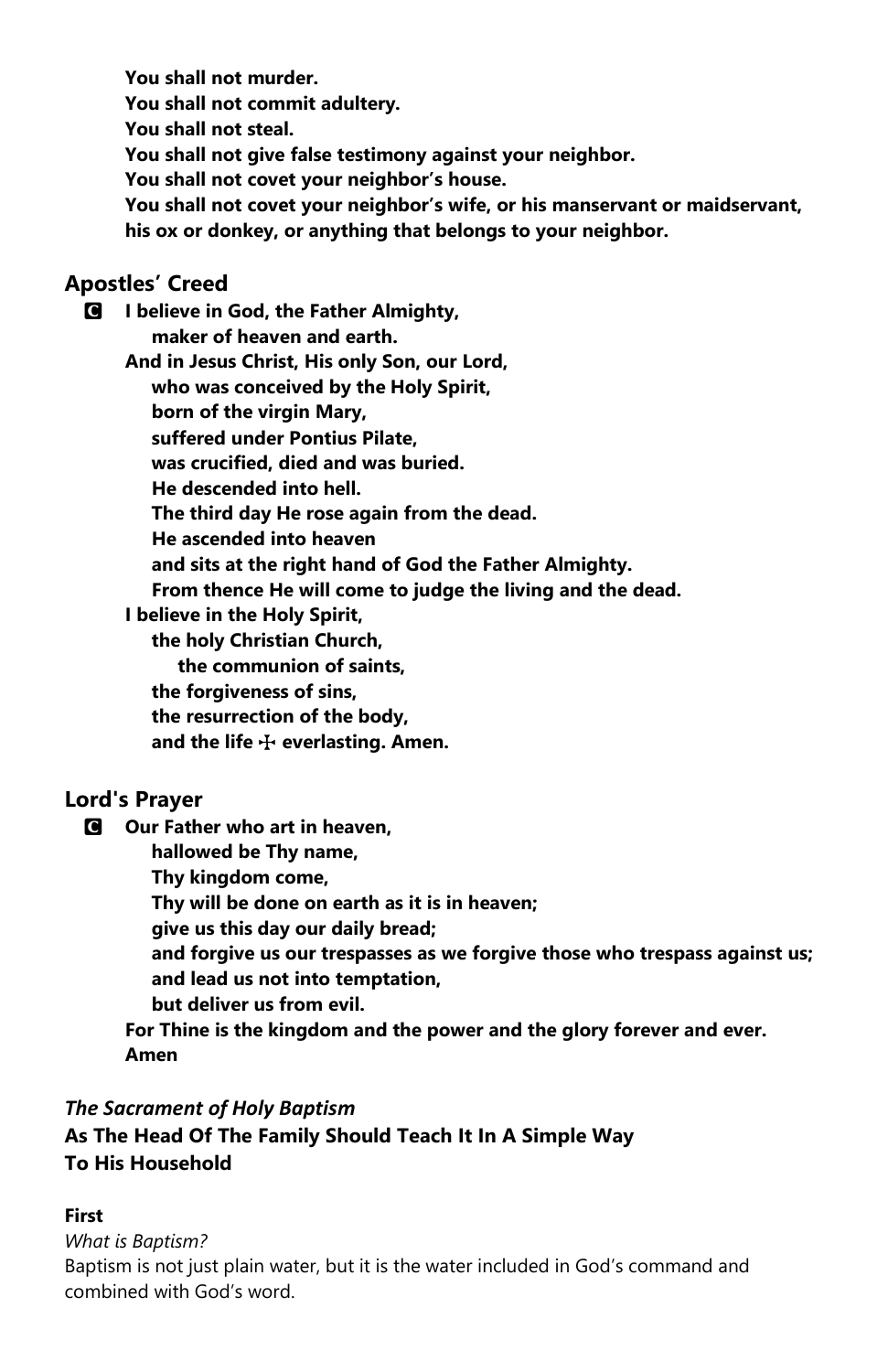#### *What is that word of God?*

Christ our Lord says in the last chapter of Matthew: "Therefore go and make disciples of all nations, baptizing them in the name of the Father and of the Son and of the Holy Spirit." *Matthew 28:19*

## **Sermon: "Strive to Enter Rest!"**

## **Hymn of the Day: "O Day of Rest and Gladness" LSB #906**

#### **Prayer** *LSB 261*

- $\Box$  In peace let us pray to the Lord:
- C **Lord, have mercy.**
- $\Gamma$  For the gift of divine peace and of pardon, with all our heart and with all our mind, let us pray to the Lord:
- C **Lord, have mercy.**
- L For the holy Christian Church, here and scattered throughout the world, and for the proclamation of the Gospel and the calling of all to faith, let us pray to the Lord:
- C **Lord, have mercy.**
- $\mathbb{L}$  For this nation, for our cities and communities, and for the common welfare of us all, let us pray to the Lord:
- C **Lord, have mercy.**
- L For seasonable weather and for the fruitfulness of the earth, let us pray to the Lord:
- C **Lord, have mercy.**
- $\vert \mathbf{L} \vert$  For those who labor, for those whose work is difficult or dangerous, and for all who travel, let us pray to the Lord:

#### C **Lord, have mercy.**

- $\vert \mathbf{L} \vert$  For all those in need, for the hungry and homeless, for the widowed and orphaned, and for all those in prison, let us pray to the Lord:
- C **Lord, have mercy.**
- L For the sick and dying and for all those who care for them, let us pray to the Lord:
- C **Lord, have mercy.**
- L For . . . *[additional bids for prayer may be inserted here]* . . . let us pray to the Lord:
- C **Lord, have mercy.**
- $\Box$  Finally, for these and for all our needs of body and soul, let us pray to the Lord:
- C **Lord, have mercy. Christ, have mercy. Lord, have mercy.**

## **Collect of the Day**

**L** O Lord, grant to Your faithful people pardon and peace that they may be cleansed from all their sins and serve You with a quiet mind; through Jesus Christ, Your Son, our Lord, who lives and reigns with You and the Holy Spirit, one God, now and forever.

C **Amen.**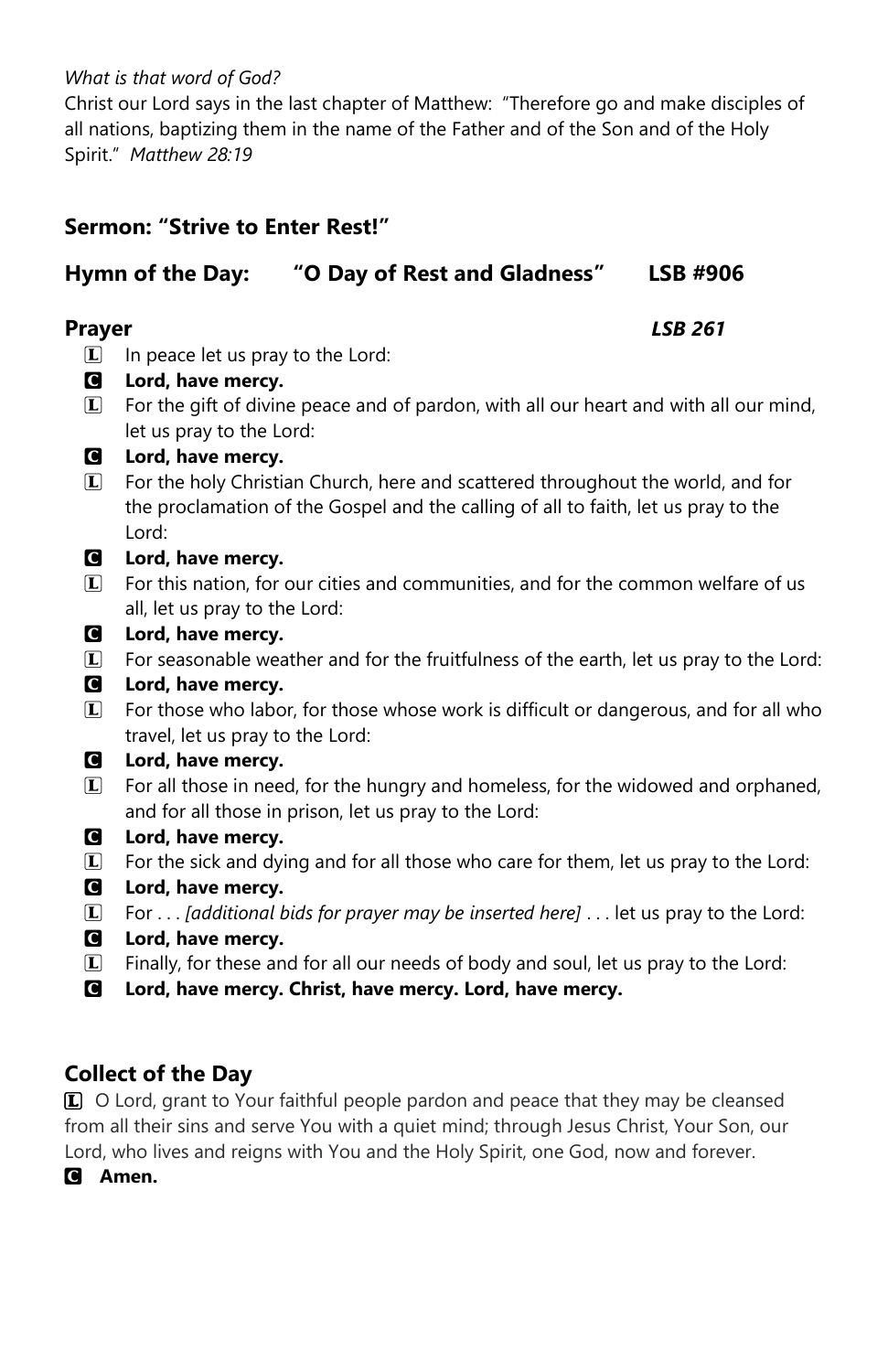## **Collect for the Word**

- L Blessed Lord, You have caused all Holy Scriptures to be written for our learning. Grant that we may so hear them, read, mark, learn, and take them to heart that, by the patience and comfort of Your holy Word, we may embrace and ever hold fast the blessed hope of everlasting life; through Jesus Christ, Your Son, our Lord, who lives and reigns with You and the Holy Spirit, one God, now and forever.
- C **Amen.**

## **Morning Prayer**

C **I thank You, my heavenly Father, through Jesus Christ, Your dear Son, that You have kept me this night from all harm and danger; and I pray that You would keep me this day also from sin and every evil, that all my doings and life may please You. For into Your hands I commend myself, my body and soul, and all things. Let Your holy angel be with me, that the evil foe may have no power over me. Amen.** 

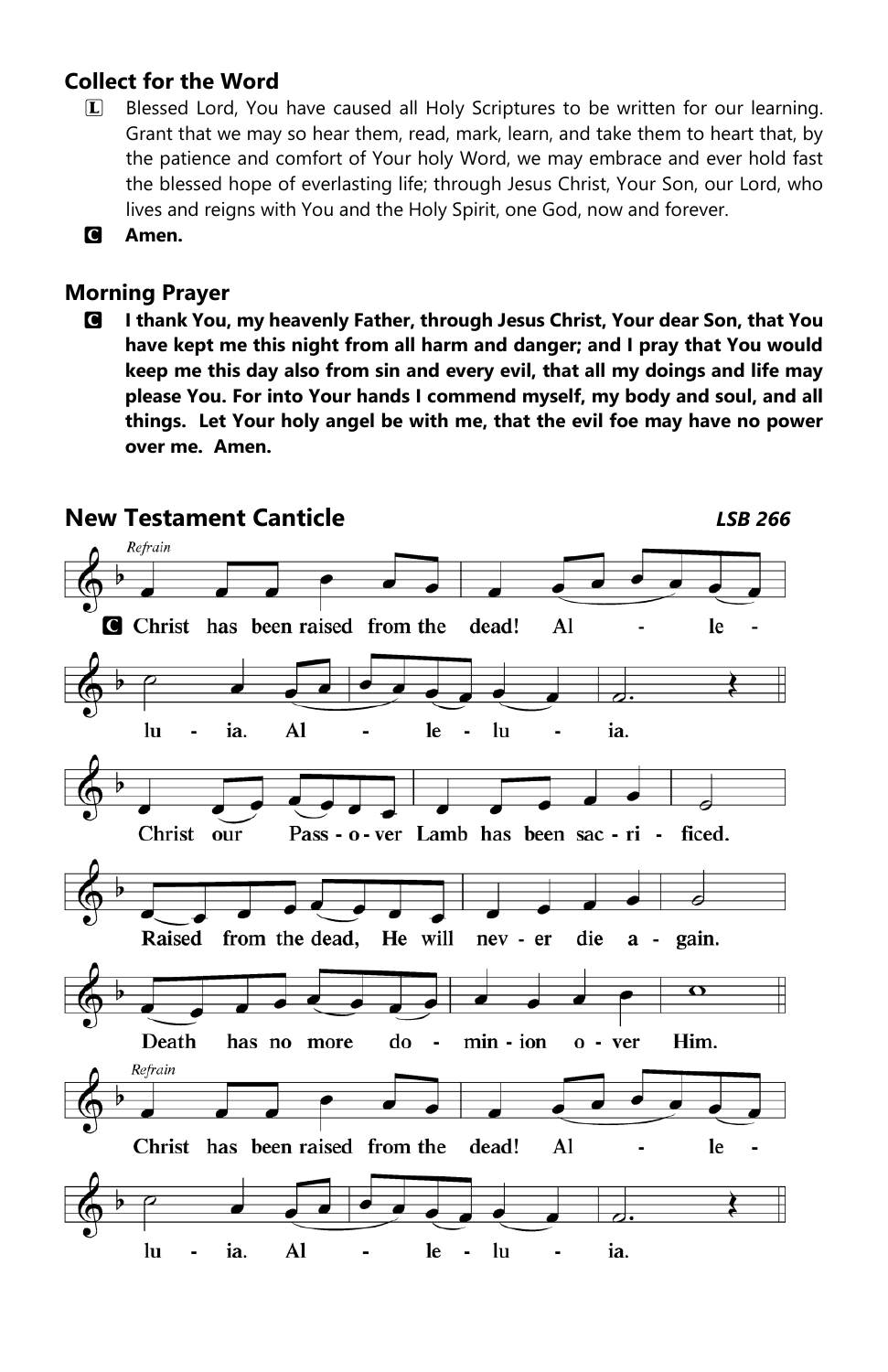

## **Blessing**

- L Let us bless the Lord.
- C **Thanks be to God.**
- $\Box$  The almighty and merciful Lord, the Father, the  $\div$  Son, and the Holy Spirit, bless and preserve you.
- C **Amen.**

#### Closing Song: **"Better Is One Day" GSLC 58**

This should be kept in mind above all things so that we may silence and repel thoughts that would prevent or deter us from praying, as though it made no great difference if we do not pray, or as though prayer were commanded for those who are holier and in better favor with God than we are. Indeed, the human heart is by nature so desperately wicked that it always flees from God, thinking that he neither wants no cares for our prayers because we are sinners and have merited nothing but wrath. Against such thoughts, I say, we should respect this commandment and turn to God so that we may not increase his anger by such disobedience. By this commandment he makes it clear that he will not case us out or drive us away, even though we are sinners; he wishes rather to draw us to himself so that we may humble ourselves before him, lament our misery and plight, and pray for grace and help. Therefor we read in the Scripture that he is angry because those who were struck down for their sin did not return to him and assuage his wrath and seek grace by their prayers.

*The Book of Concord* – The Large Catechism, The Lord's Prayer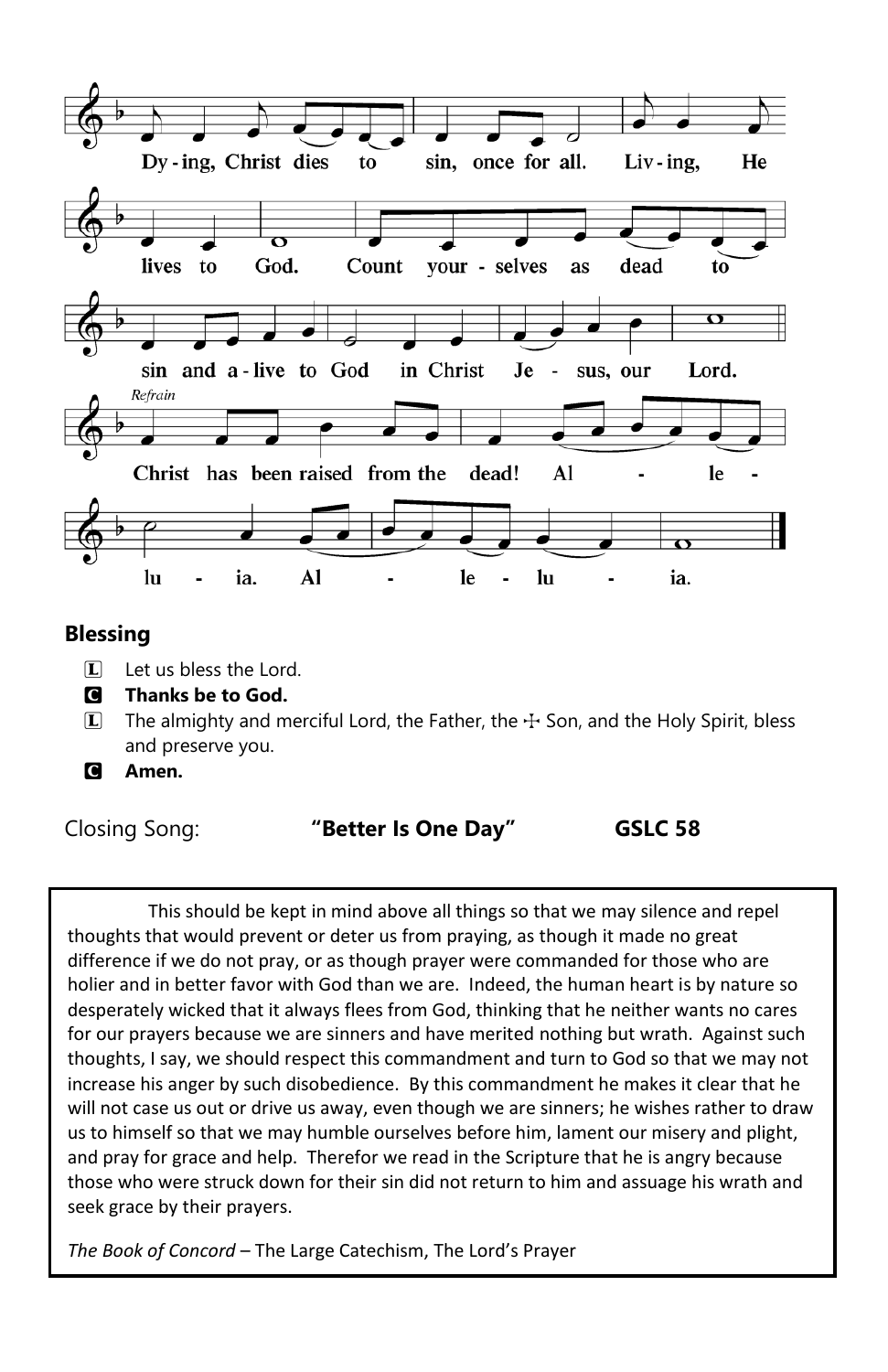Acknowledgments: Service of Prayer and Preaching from Lutheran Service Book. Unless otherwise indicated, all scripture quotations are from *The Holy Bible, English Standard Version*, copyright © 2001 by Crossway Bibles, a division of Good News Publishers. Used by permission. All rights reserved. Created by Lutheran Service Builder © 2006 Concordia Publishing House.

## **Those serving the Lord today and next week October 17th & 24th**

## **10/17**

**Music:** Praise Band **Elder:** Dan Radel **Acolyte**: Alex Sturrock **Ushers:** Scott Peterson & Bruce Ahrendt **Counters:** Randy Thordson **Servers**: N/A

## **10/24**

**Music:** Beth Steuck **Elder:** John Gunter **Acolyte**: Ian Brockberg **Ushers:** Scott Peterson & Mark Henkelman **Counters:** David Sturrock **Servers**: N/A

> **Sunday October 10th, 2021 Attendance:** 104 **Sunday School Attendance:** 26 **Communicants:** 77

## **This Week at Good Shepherd October 17th thru 24th**

**Sunday** 9am – Service of Prayer & Preaching - Praise Band 10:30am – Education Hour

## **Monday**

**Tuesday** 5:30pm Board of Elders 7pm – AA Meeting

**Wednesday** 7am – Men's Bible Study @ McDonald's

> **Thursday** Church Office Closed

## **Friday**

#### **Saturday**

**Sunday**  9am – Divine Service III 10:30am – Education Hour

*Pastor, what is the office of the Responsory?*

It serves to connect the Lessons at daily Matins and vespers with the Church Year. At the Sunday Services when the selection of the Lessons is controlled by the Church Year, the Responsory emphasizes the leading thought of the passages read, and invites meditation upon them.

#### *Of what does the Responsory consist?*

It consists of the Responsory Proper, the Verse, which recalls and emphasizes the central thought of the Lessons, and the first part of the Gloria Patri. The last sentence of the Response is repeated after the verse and after the short Gloria Patri.

An Explanation of the Service Proper: The Office of the Word, The Service: The Responsory 217-218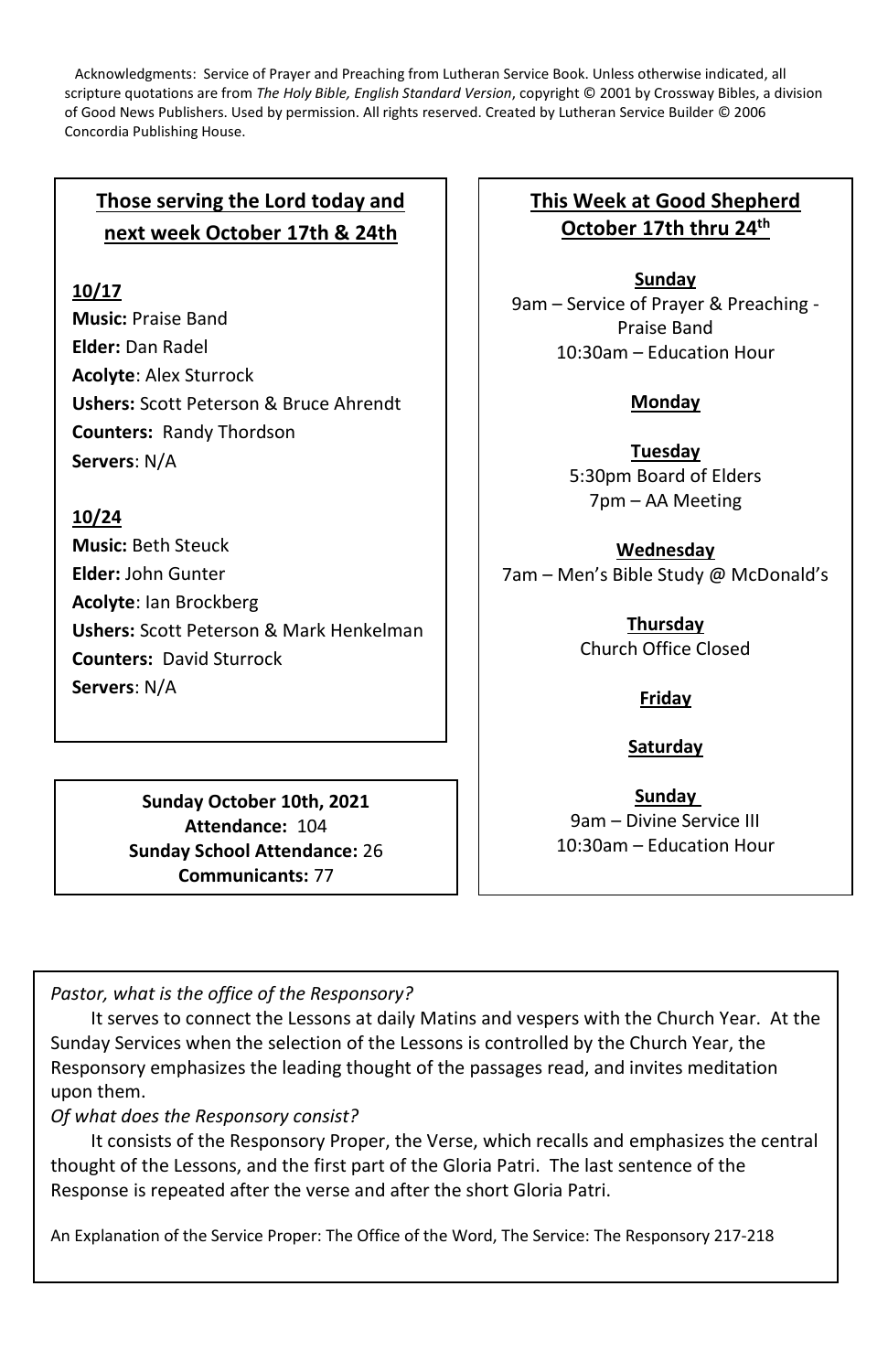## **The Congregation at Prayer**

#### **How to use this bulletin for daily prayer all week long.**

*Reading God's Word and offering up our prayers to God should be part of our daily routine. Below is an outline for a simple daily devotion. Also included is a portion of the Small Catechism for the week and the prayers of our parish.*

Invocation: **In the name of the Father, and of the Son, and of the Holy Spirit. Amen.** Introit: **Bulletin Insert** Learn by Heart Bible Verses: **Psalm 121:7-8; James 1:17** Catechism: **The Creed: The First Article**

Daily Readings:

Sunday: **Deut. 15:19—16:22; Matt. 13:44-58** Monday: **Deut. 17:1-20; Matt. 14:1-21** Tuesday: **Deut. 18:1-22; Matt. 14:22-36** Wednesday: **Deut. 19:1-20; Matt. 15:1-20** Thursday: **Deut. 20:1-20; Matt. 15:21-39** Friday: **Deut. 21:1-23; Deut. 22:1-24:9; Matt. 16:1-12** Saturday: **Deut. 24:10-25:10; Matt. 16:13-28**

Readings for next Sunday: **Genesis 1:1-2:3; Ephesians 6:10-17; John 4:46-54**

IN OUR PRAYERS THIS WEEK:

- **Birthdays:** John Mark Stefanic 10/17; Dan Schwab 10/18; Zak Brockberg 10/22; Shaylene Hericks 10/22; Everly Brockberg 10/23
- **Anniversaries:** Lonny & Wanda Sowden 10/21
- **Sickness/Illness/Recovery:** Marge Meffert, sister of Bob Meffert; Carolyn Bayerkohler; Carol Nienkirk; Joanne Christoffer; Diane, Aunt of Lisa Haen; Jon Gullickson; Lorraine Gullickson; David Sturrock; Floyd Brecheisen, brother of Gay Brockberg; Shirlene Schwab; Ruth Timm; Jon Gerken; Bob Meffert; Jean Peirce; Esther Schrunk; Karen Geske; Hester, sister of David Sturrock; Tobias Haugen, grandson of Mavis Ochsendorf; Del Determan, friend of the Pratts; Larry Pratt; Joshua Grau, godson of Bob Meffert; Bonnie, mother of Lisa Haen
- **With Child:** Tyler Nelson; Heidi Wittmeier
- **Family of:** Alison Lorraine Baker, daughter of Pastor Jesse (Zion, Hardwick) and Alissa Baker; Duane Kerr, uncle of Kerry Kerr; Phyllis Meffert, sister-in-law of Bob Meffert

HYMN OF THE MONTH: **#566 "By Grace I'm Saved"**

COLLECT **(Bulletin Insert)**

NICENE CREED

LORD'S PRAYER

#### BLESSING: **The almighty and most merciful God, Father, Son, and Holy Spirit, bless and preserve us. Amen.**